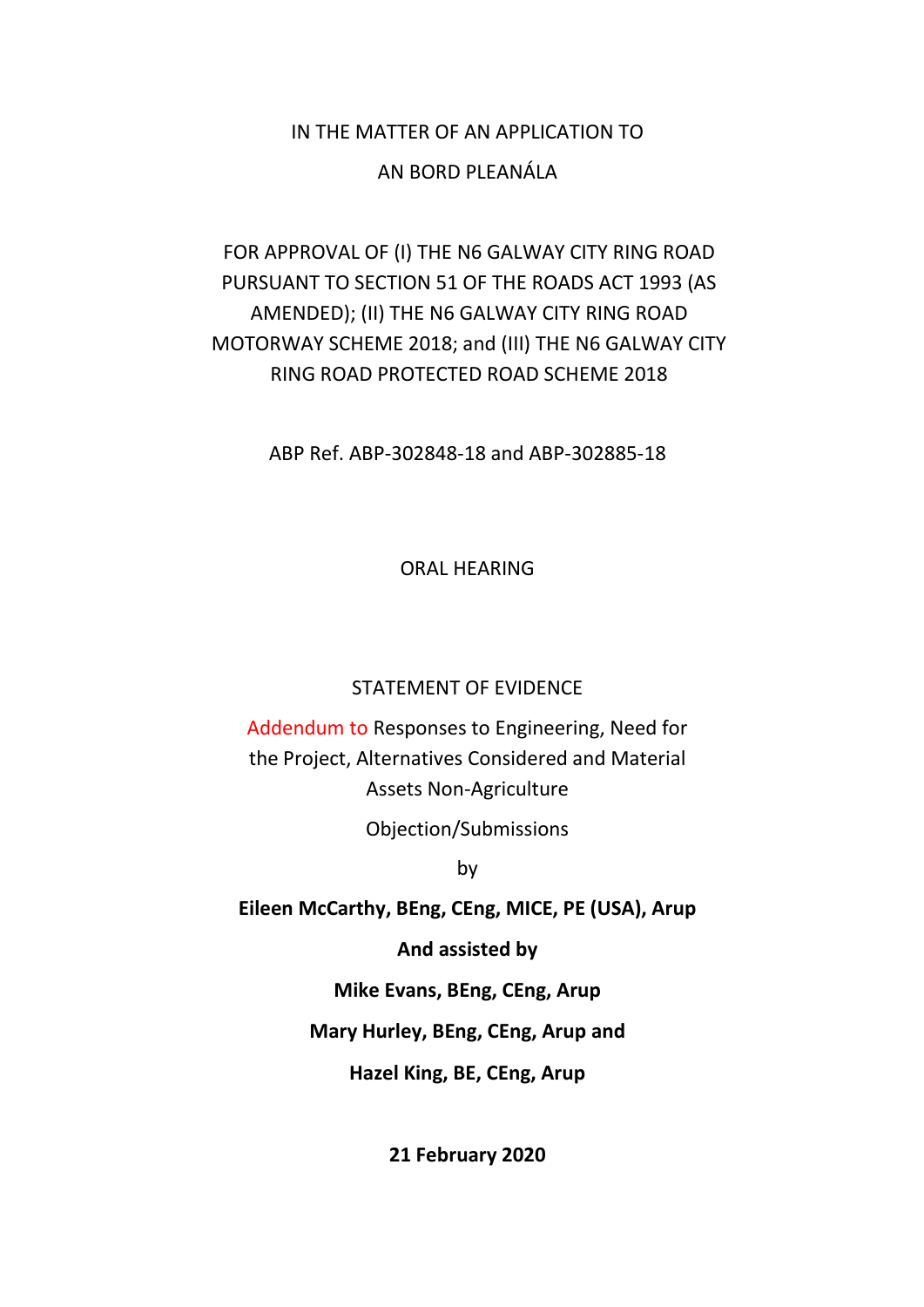1.01 The following objection/submission references were omitted from the Engineering BoE but the responses to the objections/submissions raised were already fully addressed in the evidence which I presented in respect of (i) Need for the Proposed Road Development, (ii) Alternatives Considered, (iii) Impacts on Businesses and Commercial Properties, (iv) Inadequate consultation, (v) Pedestrian and Cycle Facilities, (vi) Boundary Treatment to Retained Lands, (vii) Excessive Permanent Land Acquisition, (viii) Access during construction, (ix) Light pollution, (x) Compulsory Acquisition of Lands, (xi) Right of Way, (xii) Inadequate continuity of services, (xiii) Loss of potential site/future development, (xiv) Inconvenience and safety concerns with associated building works.

> Ob\_ 116.2, Ob\_ 521\_O\_517.14\_04, Ob\_666.01, Ob\_O\_696.21, Ob\_668, Ob\_695, Ob 729, S 073.2, S 075; S 076, S 068, S 074,

- 1.02 Add objection/submission reference Ob\_666.01 to Paragraph 4.11.1 of Eileen McCarthy's Brief of Evidence
- 1.03 Ob\_666.01 & Ob\_668: Add the following specific responses in respect of *Boundary Treatment to Retained Lands* to Paragraph 4.11.8 of Eileen McCarthy's Brief of Evidence:
	- Plot 666: The existing boundary for the property shall be retained as much as practicable. Where it is proposed to remove the boundary wall, a new stonework wall in accordance with GCRR-SK-C-001 will be provided. The mature planting will not be affected.
	- Plot 668: It is proposed to construct a 1.2m stone wall along the boundary of the N83 Tuam Road.
- 1.03 Add objection/submission reference Ob\_695 to Paragraph 4.12.1 of Eileen McCarthy's Brief of Evidence
- 1.04 Ob\_695: Add the following specific response in respect of *Excessive permanent land acquisition* after Paragraph 4.12.59 of Eileen McCarthy's Brief of Evidence: Ob\_695: The lands had been proposed to construct the Parkmore Link Road. With the modification to the Parkmore Link Road this issue does not arise as these plots are removed from the Motorway Scheme.
- 1.05 Add objection/submission reference Ob\_666.01, Ob\_729, S\_076 to Paragraph 4.14.1 of Eileen McCarthy's Brief of Evidence
- 1.06 Add the following specific responses in respect of *Access provision post construction* to Paragraph 4.14.10 of Eileen McCarthy's Brief of Evidence:
	- Plot 666.01: Adequate sightlines to allow safe access and egress from the property onto N83 Tuam Road are provided. A layout of the City North Business Park Junction is shown on Figure 1.10.19 of Appendix A.1.13 of the RFI. Concerns regarding traffic are addressed in the Traffic Statement of Evidence.
	- Ob\_729: Access will be provided off access road 15/05. A replacement gate will be provided on this access road.
	- S 076: Access is provided to this property off access road AR 13/04. Access is not provided off City North Business Park Link as it is necessary to protect the capacity of this key link.
- 1.07 Add objection/submission reference S\_074 to Paragraph 4.22.1 of Eileen McCarthy's Brief of Evidence.